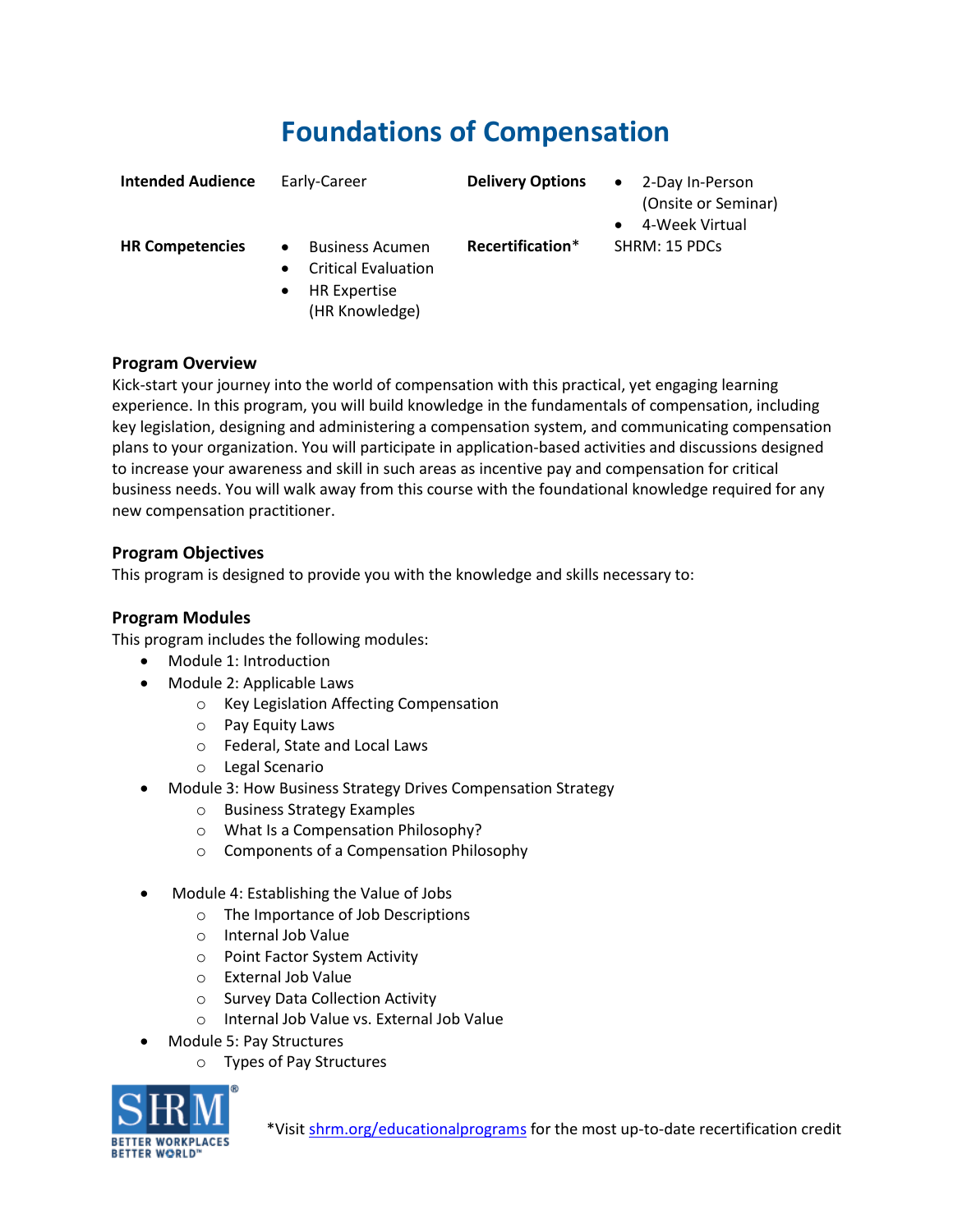- o Market Data and Midpoint
- o Job Placement Activity
- o Compa-ratio Activity
- Module 6: Pay Administration
	- o Pay Range Adjustments
	- o Market Adjustments
	- o Merit Increases
	- o Step Increases
	- o Promotions
- Module 7: Communication
	- o Transparency Matrix
	- o Total Compensation Statements
	- o Difficult Compensation Conversations
- Module 8: Show Me the Motivation
	- o Motivation Models
	- o The Puzzle of Motivation
	- o Top Three Retention Tools
- Module 9: Bonus Plans and Other Short-term Incentives
	- o What is Variable Compensation?
	- o Bonus Plans
	- o Assigning Performance Measures Activity
	- o Create a New Incentive Plan Activity
	- o Spot Rewards
- Module 10: Sales Incentives
	- o Types of Sales Roles
	- o Sales Measures and Parameters
	- o What Would You Do?
- Module 11: Pay Equity
	- o What is Pay Equity?
	- o Gender Pay Gap
	- o Wage Data
	- o State and Federal Laws Impacting Equal Pay
	- o Compensation Discrimination
	- o Pay Equity Activity
- Module 12: Think Like an Owner
	- o Equity
	- o Long-Term Incentive (LTI)
	- o Profit Sharing
	- o Employee Stock Ownership Plan (ESOP)
	- Module 13: Executive Compensation Overview
		- o The Compensation Package
		- o Executive Total Compensation
- Module 14: Current Trends in Compensation
	- o Firing the Performance Review
	- o Merit Budgets
	- o Fair Labor Standards Act (FLSA)



\*Visi[t shrm.org/educationalprograms](https://www.shrm.org/LearningAndCareer/learning/Pages/EducationalPrograms.aspx) for the most up-to-date recertification credit